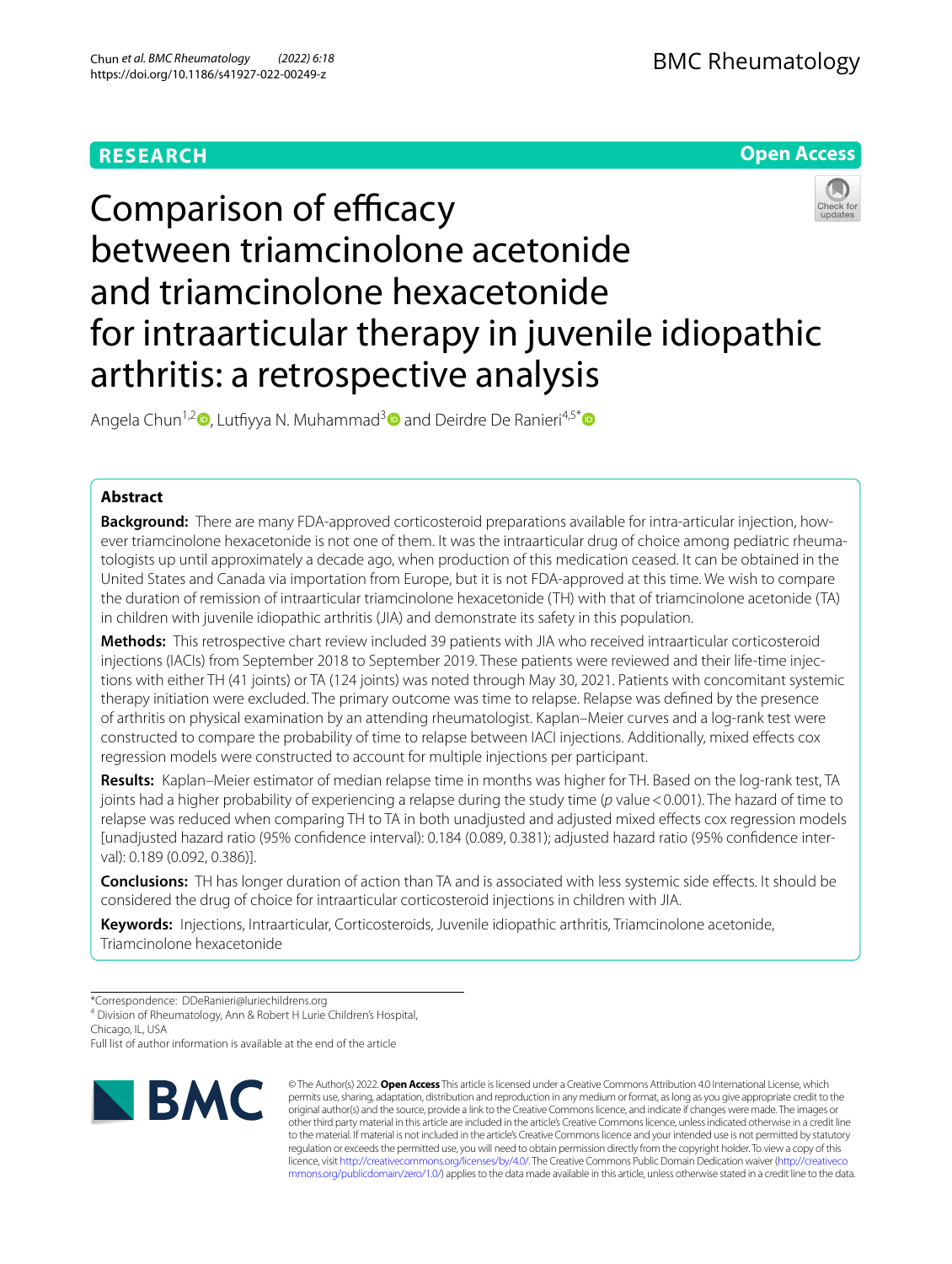# **Background**

Intraarticular corticosteroid injections (IACIs) have long been considered a safe and efective treatment option in the management of patients with juvenile idiopathic arthritis (JIA)  $[1-4]$  $[1-4]$ . IACIs are used to achieve rapid resolution of arthritis, with the goals of providing pain relief and preventing joint damage  $[1]$  $[1]$ . The use of IACIs is associated with signifcantly less systemic toxicity than taking corticosteroids orally, intramuscularly, or intravenously [\[5](#page-6-2), [6\]](#page-6-3). Intraarticular corticosteroids are often used as initial therapy in patients with Oligoarticular JIA and as adjunctive therapy in patients with other subtypes of JIA who may be faring in a limited number of joints or either initiating or transitioning between diferent systemic therapies [[1](#page-6-0), [7\]](#page-6-4). In JIA, several studies have reported long term benefts of IACIs, including long term reduction in pain and inflammation  $[1, 8]$  $[1, 8]$  $[1, 8]$  $[1, 8]$ , stabilization and/or prevention of limb length discrepancy  $[3, 4]$  $[3, 4]$  $[3, 4]$  $[3, 4]$ , as well as resolution of joint pannus [[9\]](#page-6-7).

There are several different intraarticular corticosteroid formulations available. Lower solubility agents have been shown to have slower absorption and longer duration of action, leading to higher efficacy  $[1, 10]$  $[1, 10]$  $[1, 10]$  $[1, 10]$  $[1, 10]$ . Triamcinolone acetonide (TA) and triamcinolone hexacetonide (TH) are the most commonly used formulations of injectable corticosteroids in North America and Europe [\[11](#page-6-9)]. TA and TH difer only in the presence of one side chain, but their efficacy is markedly different. Several studies have shown TH to be superior to TA in duration of clinical remission in patients with JIA  $[1, 10-13]$  $[1, 10-13]$  $[1, 10-13]$  $[1, 10-13]$ . This could potentially be due to its slower absorption and release [[10\]](#page-6-8). Additionally, TH has been shown to specifcally reduce synovial T cell lymphocytes with associated decrease in infammatory cytokines [\[14](#page-6-11), [15\]](#page-6-12).

The commercial production of TH (labelled as Aristospan) in the United States was halted in 2015. Due to the lack of availability of Aristospan, pediatric rheumatologists returned to using other steroid formulations, such as TA, for intraarticular injections. Another brand of TH (labelled as Lederspan) became available to patients who have failed TA injections through the Personal Importation Policy (PIP) as set forth by the Food and Drug Administration (FDA). The PIP allows the importation of certain medications for which there are no currently FDA-approved acceptable alternatives in the United States and the patient has failed the similar FDAapproved available medication. At Ann & Robert H Lurie Children's Hospital, we were granted access to this medication and have been using it for over 2 years in patients who have failed TA, as evidenced by a flare in arthritis.

In order to compare the efficacy of TH to the current standard of TA in maintaining clinical remission for participants with JIA, we performed a retrospective study to compare time to relapse between TH and TA. Our primary outcome was time to relapse based on patient report and physician's clinical exam. Additionally, since the knees were the most commonly injected joints in children with JIA, we performed a subgroup analysis to assess time to relapse for participants that received IACIs into the knee joint only.

# **Methods**

This protocol was reviewed and approved by the Institutional Review Board at Ann & Robert H Lurie Children's Hospital (IRB 2019-2951). In this retrospective chart review, EMR CPT codes identifed patients, diagnosed with JIA according to the International League of Associations for Rheumatology (ILAR) criteria [\[16\]](#page-6-13), who received an IACI with either TA or TH at a single tertiary center between September 1, 2018 and September 1, 2019. These patients were reviewed, and their life-time injections through May 30, 2021, were included in the analysis.

Patients with systemic JIA and undiferentiated arthritis were excluded. To minimize confounding bias, patients who had received an IACI within 3 months prior to the injection or those who had started a new systemic medication or were transitioning between systemic medications within 3 months of the injection were excluded. Medical records were reviewed for patient demographics and clinical course.

Lederspan (a brand of TH) is a German medication that is not currently FDA approved, so it was obtained via the Personal Importation Policy (PIP), which allows a patient to import a foreign non-FDA approved medication if they have failed the available FDA-approved medication (TA). All of the patients in this study had failed TA and were thus eligible for TH based on this policy. The medication was obtained from Germany via the Canadian pharmaceutical company, Medexus Pharma.

Ultrasound guided IACIs were performed by the same provider using standard techniques, either with topical anesthesia (using a J-tip, which is a sterile, single use, subcutaneous needle-less injection device) or under sedation with an anesthesiologist. Standardization of dosages for TA were as follows: large joints (knees, hips, shoulders) received 60–80 mg depending on the size of the patient; medium joints (ankles, wrists, elbow) received 40 mg; and small joints (fngers, toes) received 4–8 mg. Standardized dosages for TH were as follows: large joints (knees, hips, shoulders) received 40 mg; medium joints (ankles, elbow) received 30 mg, the wrist received 20 mg; and small joints (fngers, toes) received 4–6 mg. After IACI, patients who had knees and hips injected were advised to minimize their activity for a period of at least 24 h, and up to 48 h,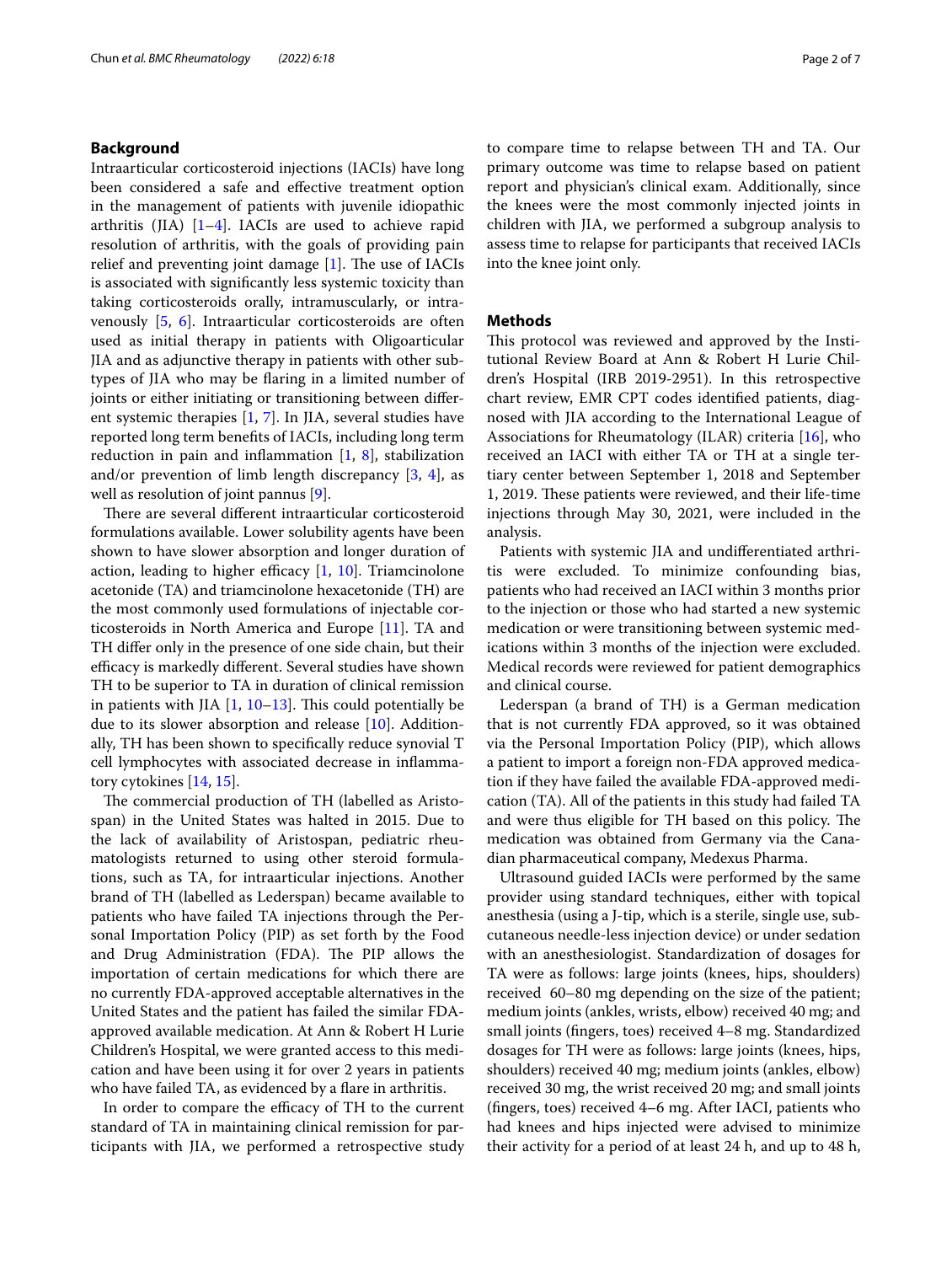as this has been shown in adults to improve outcome in larger joints [[2,](#page-6-14) [17](#page-6-15)[–19](#page-6-16)].

Relapse was defned by the presence of active arthritis in the joint per an attending pediatric rheumatologist's physical exam. Active arthritis was defned as swelling within the joint, and if no appreciable swelling was present, other signs and symptoms suggestive of arthritis such as limitation in range of motion, pain with movement of the joint, and infammatory type symptoms such as morning stifness, were used to assess activity.

Demographics and patient characteristics were compared between IACI types using the Mann–Whitney U test for non-normal continuous variables and Fisher's exact test for categorical variables. Time to relapse in months was the primary outcome in our analyses. Kaplan–Meier curves and log-rank tests with all joints and knees only were constructed to compare the probability of time to relapse between IACI groups. Participants were censored if they did not experience a relapse during the study duration. Unadjusted and adjusted mixed efects cox regression models were constructed to account for multiple injections per participant. IACI type (TA vs. TH) was the primary predictor in the models. The adjusted model for all joint locations included age, sex, ethnicity, JIA diagnosis categories, and joint injection location. The covariates in the adjusted model for knee-only joint injections were age, sex, ethnicity, and JIA diagnosis categories. Hazard ratios (HRs) and 95% confdence intervals (CI) of the HRs summarized the fndings from the mixed efects cox regression models. Due to several participants receiving both TA and TH during the study period, we conducted a sensitivity analysis of the unadjusted and adjusted mixed efects cox regression models with participants that received TA and TH removed from the analyses.

## **Results**

Demographics and participant characteristics are listed in Table [1.](#page-2-0)

A total of 39 JIA patients with 165 IACIs are included in this study. Nine of the 39 participants received both injections. There were 34 participants that received 124 TA injections, and 14 participants received 41 TH injections. Median relapse time in months for the TH group was signifcantly longer than the TA group (median TA relapse time  $=$  3 and median TH relapse time $=$  11,

<span id="page-2-0"></span>**Table 1** Demographics and participant characteristics by IAC injection type

|                                              | <b>TA</b><br>$N = 34$ with 124 injections | <b>TH</b><br>$N = 14$ with 41 injections | p value    |
|----------------------------------------------|-------------------------------------------|------------------------------------------|------------|
| Relapse time in months (median [IQR])        | 3.00 [2.00, 6.00]                         | 11.00 [5.00, 18.00]                      | $< 0.001*$ |
| Age in years (median [IQR])                  | 4.88 [2.92, 10.65]                        | 4.83 [3.02, 7.67]                        | 0.901      |
| JIA disease duration in years (median [IQR]) | $0.46$ [0.19, 2.66]                       | 1.17 [0.44, 4.33]                        | 0.179      |
| Female (%)                                   | 27(79.4)                                  | 10(71.4)                                 | 0.708      |
| Ethnicity (%)                                |                                           |                                          | 0.160      |
| White                                        | 27(79.4)                                  | 13 (92.9)                                |            |
| Black                                        | 4(11.8)                                   | 0(0.0)                                   |            |
| Hispanic                                     | 3(8.8)                                    | 0(0.0)                                   |            |
| Unknown                                      | 0(0.0)                                    | 1(7.1)                                   |            |
| JIA diagnosis (%)                            |                                           |                                          | 0.461      |
| Oligo                                        | 24(70.6)                                  | 12(85.7)                                 |            |
| Poly                                         | 8(23.5)                                   | 1(7.1)                                   |            |
| Psoriatic                                    | 2(5.9)                                    | 1(7.1)                                   |            |
| Injections by joint locations (%)            |                                           |                                          | 0.051      |
| Knee                                         | 62(50.0)                                  | 24 (58.5)                                |            |
| Ankle                                        | 31 (25.0)                                 | 5(12.2)                                  |            |
| Wrist                                        | 14(11.3)                                  | 1(2.4)                                   |            |
| Elbow                                        | 2(1.6)                                    | 1(2.4)                                   |            |
| Fingers/toes                                 | 14(11.3)                                  | 9(22.0)                                  |            |
| Hip                                          | 1(0.8)                                    | 0(0.0)                                   |            |
| Mid-foot                                     | 0(0.0)                                    | 1(2.4)                                   |            |

Total sample size is 39 participants with 165 injections. Nine of the 39 participants received both IAC injection types. *p* values from Mann–Whitney U tests and Fisher's Exact tests are listed are for the comparison between IAC injection types

*IQR* interquartile range

\*Denotes *p* value<0.05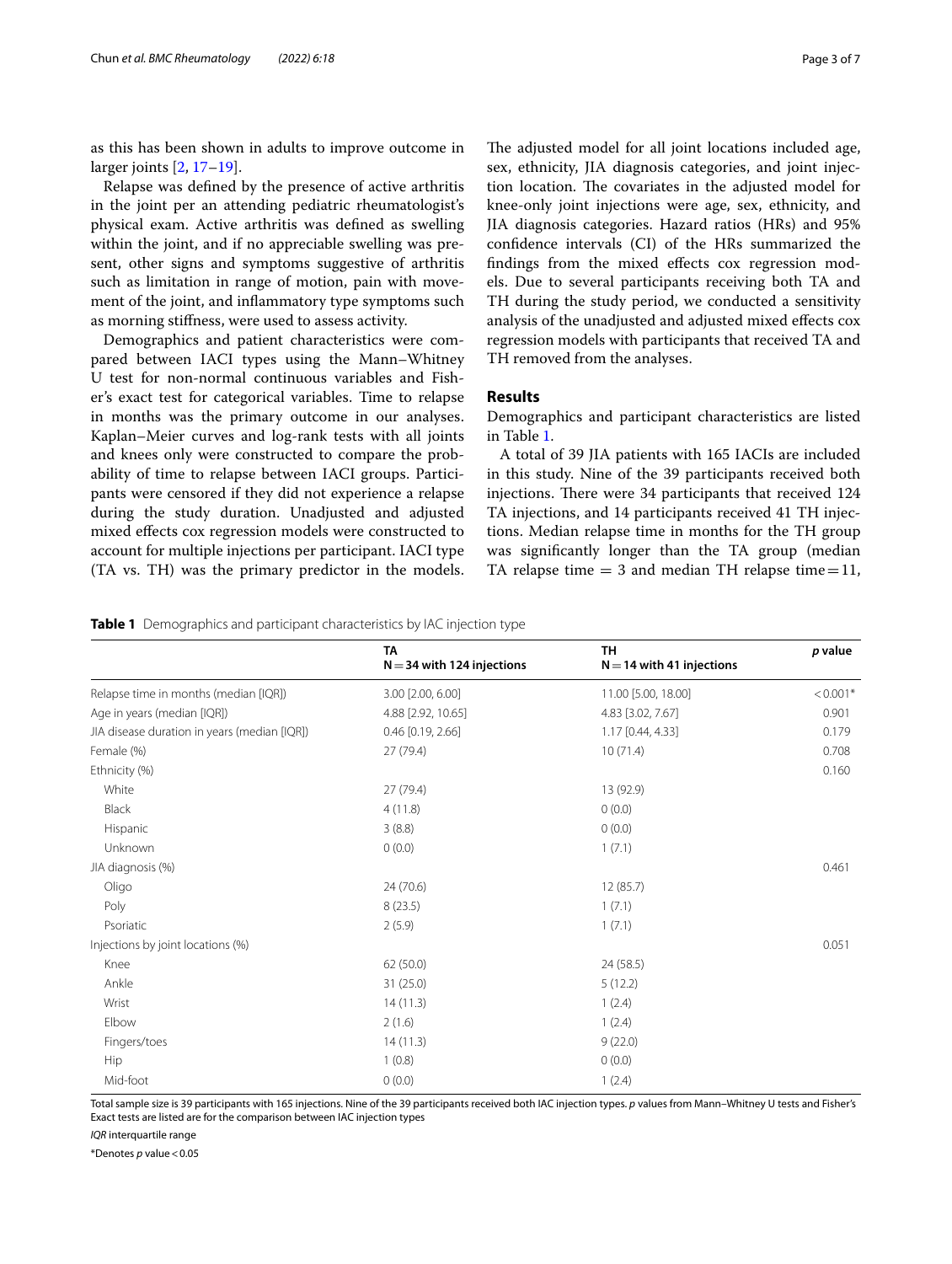

<span id="page-3-0"></span>

<span id="page-3-1"></span>Mann–Whitney U test  $p$  value < 0.001). The median age in both groups were approximately the same (TA median age  $=4.88$  and TH median age  $=4.83$ , Mann–Whitney U test  $p$  value = 0.901). Median JIA disease duration in years at time of injection was not statistically diferent between groups (TA median JIA disease duration=0.46 and TH median JIA disease duration=1.17, Mann– Whitney U  $p$  value = 0.179). In both groups, there were more females than males. There were no statistical differences between groups for ethnicity, JIA diagnosis subtype, and injections by joint locations. For both TA and TH, the knee was the most frequently injected joint.

Figures [1](#page-3-0) and [2](#page-3-1) illustrates the Kaplan–Meier plots for all injections and knee only injections respectively.

The Kaplan–Meier estimator of the median relapse time in months was higher for TH in comparison to TA

<span id="page-3-2"></span>

|                                        |  |  |  | Table 2 Hazard ratios from mixed effects cox regression models |  |
|----------------------------------------|--|--|--|----------------------------------------------------------------|--|
| that included injections in all joints |  |  |  |                                                                |  |

|                                   | Hazards ratio (95% CI) | p value    |
|-----------------------------------|------------------------|------------|
| Injection: TH versus TA           | 0.189(0.092, 0.386)    | $< 0.001*$ |
| Age in years                      | 0.996 (0.893, 1.112)   | 0.950      |
| Females versus males              | 0.555 (0.177, 1.743)   | 0.310      |
| JIA diagnosis: oligo versus other | 0.346 (0.127, 0.943)   | $0.038*$   |
| Joint: knee versus other          | 1.413 (0.918, 2.174)   | 0.120      |
| Ethnicity: white versus other     | 0.439(0.116, 1.659)    | 0.220      |

Sample size is 39 participants with 165 injections. Nine participants received both IAC injection types. The mixed effects cox model included age, sex ethnicity, diagnosis (oligo vs. other (poly, psoriatic, and ERA)), and joints (knee vs. other (ankle, wrist, elbow, fnger/toes, shoulder, hip, SI, and TMJ)) as covariates \*Denotes *p* value<0.05

<span id="page-3-3"></span>**Table 3** Hazard ratios from mixed effects cox regression models with participants that received IAC injections in the knee only

|                                   | Hazards ratio (95% CI) | p value    |
|-----------------------------------|------------------------|------------|
| Injection: TH versus TA           | 0.131 (0.052, 0.322)   | $< 0.001*$ |
| Age in years                      | 0.946 (0.831, 1.077)   | 0.400      |
| Females versus males              | 0.407 (0.104, 1.593)   | 0.200      |
| JIA diagnosis: oligo versus other | 0.208 (0.055, 0.782)   | $0.020*$   |
| Ethnicity: white versus other     | 0.536 (0.010, 2.882)   | 0.470      |

Sample size is 21 participants with 86 injections, and nine participants received both IAC injection types. The mixed efects cox model included age, sex, ethnicity, and JIA diagnosis (oligo vs. other (poly, psoriatic, and ERA)) as covariates

\*Denotes *p* value<0.05

(TH median  $=18$  and TA median  $=4$ ). Based on the logrank test, there was a diference between TA and TH in the probability of experiencing a relapse during the study time ( $p$  value < 0.001). For the knee only analysis, the Kaplan–Meier estimator of the median relapse time for the TH group was 14 months while the Kaplan–Meier estimator of the median relapse time was 3 months for those that received TA. There was a difference between TA and TH knee injections in the probability of experiencing a relapse during the study period (log-rank *p* value  $< 0.001$ ).

The adjusted mixed effects cox regression model results for all injections and knee only injections are in Tables [2](#page-3-2) and [3](#page-3-3) respectively.

The hazard of time to relapse was reduced when comparing the TH group to TA group in both the unadjusted and adjusted mixed efects cox regression models (unadjusted HR=0.184, 95% CI (0.089, 0.381), *p* value<0.001; adjusted HR=0.189, 95% CI (0.092, 0.386),  $p$  value < 0.001). The reduced hazard implies that time to relapse was longer for the TH group relative to the TA group. In our sensitivity analysis that excluded data from the nine participants that received both TH and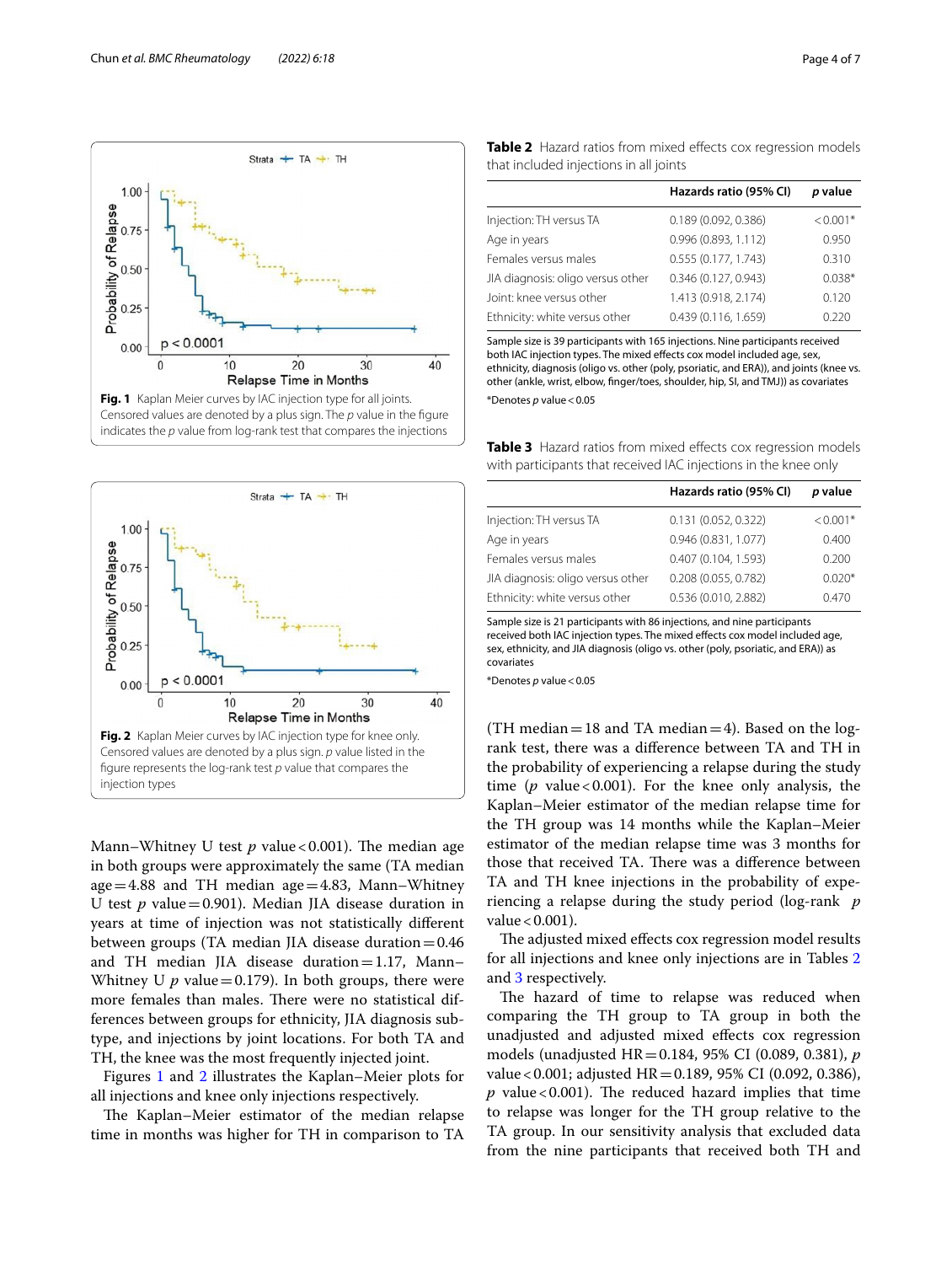TA, we found that the hazard of time to relapse was signifcantly reduced when comparing the TH group to TA group in both the unadjusted and adjusted mixed efects cox regression models (unadjusted  $HR = 0.039$ , 95% CI (0.006, 0.242), *p* value < 0.001; adjusted HR = 0.075, 95% CI (0.015, 0.368),  $p$  value = 0.001).

Similarly, participants in the knee injections only analysis that received TH had a longer relapse time than those that received TA. The estimated unadjusted and adjusted HRs that compared TH to TA for those that received knee injections only were both statistically signifcant (unadjusted HR=0.109, 95% CI (0.043, 0.278), *p* value<0.001; adjusted HR=0.131, 95% CI (0.052, 0.322), *p* value < 0.001). Based on our sensitivity analysis results of the knee injections only data with the participants that received both TH and TA removed, the TH group had a longer relapse time relative to the TA group in the unadjusted and adjusted models, but the HR in the adjusted model was marginally statistically signifcant (unadjusted HR=0.102, 95% CI (0.017, 0.582), *p* value<0.010; adjusted HR=0.315, 95% CI (0.099, 1.004), *p* value = 0.051).

# **Discussion**

Intraarticular corticosteroid injections (IACIs) are often used as frst-line therapy in patients with Oligoarticular JIA, in whom a limited number of joints are afected. IACIs are also used as adjunctive therapy in other subtypes of JIA to expeditiously control infammation and decrease pain while awaiting systemic medications to take efect. IACIs have the beneft of quickly decreasing infammation, thus minimizing the risk of morbidity associated with JIA, such as cartilage destruction, muscle wasting, and leg length discrepancies [\[1](#page-6-0)[–4](#page-6-1), [14\]](#page-6-11). Acquired leg length discrepancies in children with JIA are thought to result from stimulation of the growth plate due to the inherent hyperemia in the region secondary to synovial infammation [[4\]](#page-6-1). Intraarticular corticosteroids have been shown to efectively reduce synovial T lymphocytes and downregulate certain pro-infammatory cytokines, including TNF-a, IL-1b, extranuclear HMGB-1, ICAM-1, and VEGF [[15](#page-6-12)].

Historically, TH has been shown in several studies to have a longer duration of action and a superior side efect profle compared to other intraarticular corticosteroid formulations [[10–](#page-6-8)[13,](#page-6-10) [20](#page-6-17)]. TH was superior, even at lower doses, with efects lasting up to 24 months [\[10,](#page-6-8) [11](#page-6-9)].

Furthermore, it has been shown to be an efective therapy for infammatory arthritis in all subtypes of JIA [\[21](#page-6-18)]. Aristospan, a formulation of triamcinolone hexacetonide (TH), was the preferred corticosteroid for intraarticular injection until it became unavailable in the United States almost a decade ago. Since that time, pediatric

rheumatologists have been using Kenalog, a brand of triamcinolone acetonide (TA). However, there have been very few contemporary studies comparing the efficacy of the two.

The results from our study support the past comparative studies in pediatric rheumatology that have suggested superiority of TH compared to TA across all subtypes of JIA. TA dosing was approximately 50% higher than customary dosing (there is no established dosing regimen for TA), similar to prior studies comparing these two drugs, The median time to flare in joints treated with TH was 11 months in our study, which is similar to the mean time to fare reported by Eberhard et al. of  $10.14 \pm 0.49$  months in the group injected with TH [[13](#page-6-10)]. Lepore et al. reported a mean duration of remission of 13.9 months in knees injected with TH for patients with oligoarticular JIA  $[22]$  $[22]$  $[22]$ . This slightly longer duration of remission may be secondary to the isolation of knee injections, with previous studies suggesting IACIs were most efective in this joint [[8,](#page-6-5) [13](#page-6-10), [21\]](#page-6-18). Similar to us, both Eberhard et al. and Lepore et al. defned remission as a complete disappearance of clinical signs of infammation. Other studies have reported much longer durations of remission. Zulian et al. compared the efficacy of TH and TA in oligoarticular JIA in a prospective study, with almost double the response rate with TH at 24 months [\[10](#page-6-8)]. Subsequently, Zulian et al. compared TA at twice the dose of TH in children with symmetric arthritis in a prospective double-blinded study, with similar fndings [[11](#page-6-9)]. However, the scale to assess for arthritis was diferent, allowing for a nominal degree of arthritis. In a retrospective study, Marti et al. reported a longer median duration of remission of 23.1 months for patients who underwent IACI with either TH or TA, but patients were often started on concomitant medications at time of injection [\[8](#page-6-5)].

The median time to flare in joints treated with TA in our study was 3 months, which is shorter than the mean time to flare of  $7.75 \pm 0.49$  months reported by Eberhard et al. However, it should be noted that Eberhard et al. used 80 mg for the knee and 60 mg for the elbow, ankle, and wrist, which is higher than what was used in this study. Some studies suggest that higher doses of TA are needed to be efective, and while our dosing of TA was approximately 50% higher than customary dosing, the dosing in this study was 100% higher [[10,](#page-6-8) [11](#page-6-9), [13](#page-6-10)]. Additionally, every patient in our study who received TH had previously failed IACI with TA, suggesting a more refractory disease group and the potential for a more robust response if initially treated with TH.

Side efects of IACI are usually mild and temporary, with discomfort at the injection site being the most common  $[23]$  $[23]$ . Other reported side effects include mood and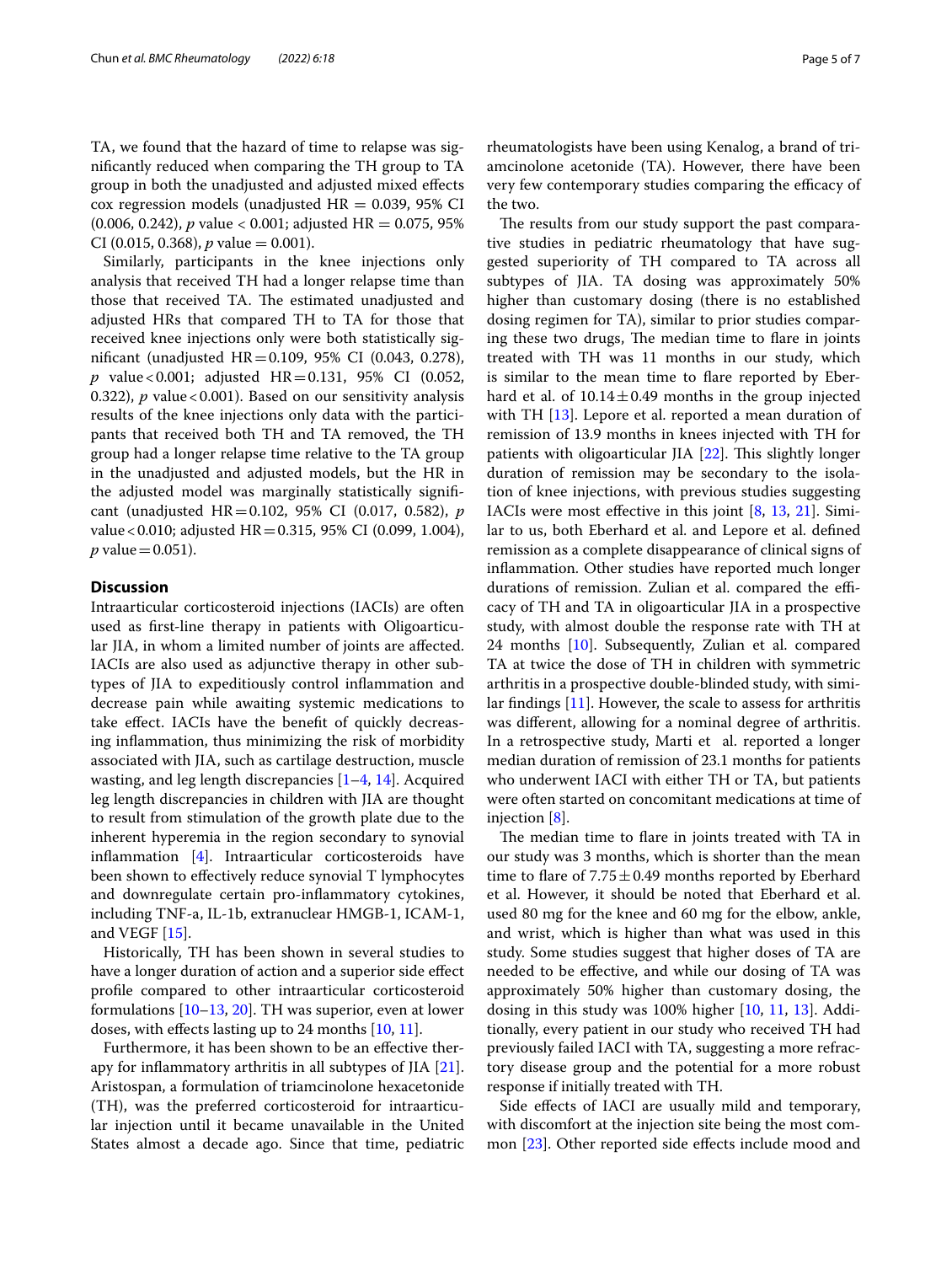sleep alteration, appetite changes, menstrual irregularities, weight gain, and Cushingoid appearance, especially in young patients or in those getting multiple injections [[24,](#page-6-21) [25\]](#page-6-22). Skin hypopigmentation and subcutaneous atrophy from leakage of the steroid along the needle track can also be seen, but these changes usually resolve with time [[1,](#page-6-0) [25](#page-6-22)]. In our cohort, the use of TH for IACI was associated with more post-procedural discomfort, but fewer systemic side efects, likely due to increased intraarticular residence and less systemic absorption [\[25\]](#page-6-22). Compared to those who received TA, those who received TH had less post-procedural emotional lability, appetite changes and weight gain, fushing and malaise.

Limitations of this study include the small sample size and the retrospective nature of chart reviews. The sample size was limited by the availability of the medication, as the cost was not covered by insurance. Furthermore, there was often parental hesitance to use a medication that was not FDA-approved. Interestingly, more males than females received TH compared to TA, and the reason for this is unclear, i.e., if the medication was ofered to more male patients, or if the parents of male patients were more likely to want to try it (as opposed to starting systemic therapy). We know that in this age group, in general, there is a female predominance, so that will be an interesting variable to evaluate going forward.

The majority of the patients in this study had Oligoarticular JIA (both persistent and extended), as is expected. Most of the patients that we treat who have either psoriatic or polyarticular JIA or have uveitis receive systemic therapy initially, and those patients that received concurrent joint injections were not included. The patients that were included in the study either received joint injections as initial management or if they fared on systemic therapy in which case they were only included if therapy did not change before or after they received joint injections. However, by excluding patients who concomitantly started or changed systemic therapy, we may have introduced some selection bias, as there was no standardization for stepwise escalation of therapy. This could suggest that patients with worse disease may have been quickly started on concomitant therapies and excluded from the study. However, we would argue that since all patients were required to have previously failed TA injections to qualify for TH injections, this may suggest that they had more severe or refractory disease at baseline.

A future goal is to conduct a prospective study evaluating the duration of remission of TH versus TA, when TH is used in steroid-naïve joints as opposed to being used as a second-line agent for intraarticular corticosteroid injections.

In conclusion, we confrm the fnding that TH is superior to TA in terms of time to fare and associated side

are currently importing Trispan from France, which is the same chemical formulation as Lederspan which was imported from Germany.

Literature to support the superiority of TH over TA could expedite the FDA approval of this medication and render it less cumbersome for pediatric rheumatologists to obtain.

#### **Abbreviations**

JIA: Juvenile idiopathic arthritis; TA: Triamcinolone acetonide; TH: Triamcinolone hexacetonide; FDA: Food & Drug Administration; IACI: Intraarticular corticosteroid injection; ILAR: International League Against Rheumatism; EMR: Electronic medical record; CPT: Current procedural terminology.

#### **Acknowledgements**

Not applicable.

#### **Authors' contributions**

DD, AC, and LM conceived and designed the study; LM performed the statistical analysis; DD and AC collected data; DD, AC and LM drafted the manuscript and revised the manuscript. All authors read and approved the final manuscript.

#### **Funding**

The source(s) of support in the form of grants or industrial support: Research reported in this publication was supported by Fostering Innovative Rheumatic Disease Team-Based Research to Improve Daily Life (FIRST-DailyLife), an NIH/ NIAMS funded center (P30AR072579).

#### **Availability of data and materials**

The datasets used and/or analysed during the current study available from the corresponding author on reasonable request.

#### **Declarations**

#### **Ethics approval and consent to participate**

The study was conducted according to the guidelines of the Declaration of Helsinki, and approved by the Institutional Review Board (IRB) at Ann & H. Lurie Children's Hospital of Chicago (IRB 2019-2951). Informed consent was waived by the IRB ethics committee considering the retrospective nature of the study. Information is recorded by the investigator in such a manner that the identity of the participants cannot readily be ascertained directly or through identifers linked to the participants, the investigator does not contact the participants, and the investigator will not re-identify participants; The research involves only information collection and analysis involving the investigator's use of identifable health information when that use is regulated under the HIPAA Privacy Rule, subparts A and E, for the purposes of "health care operations" or "research" as those terms are defned at 45 CFR 164.501 or for "public health activities and purposes" as described under 45 CFR 164.512(b).

#### **Consent for publication**

Not applicable.

#### **Competing interests**

The authors declare that they have no competing interests.

#### **Author details**

<sup>1</sup> Division of Rheumatology, Texas Children's Hospital, Houston, TX, USA.<br><sup>2</sup> Department of Pediatrics, Baylor College of Medicine, Houston, TX, US <sup>2</sup> Department of Pediatrics, Baylor College of Medicine, Houston, TX, USA. <sup>3</sup> Division of Biostatistics, Department of Preventive Medicine, Northwestern